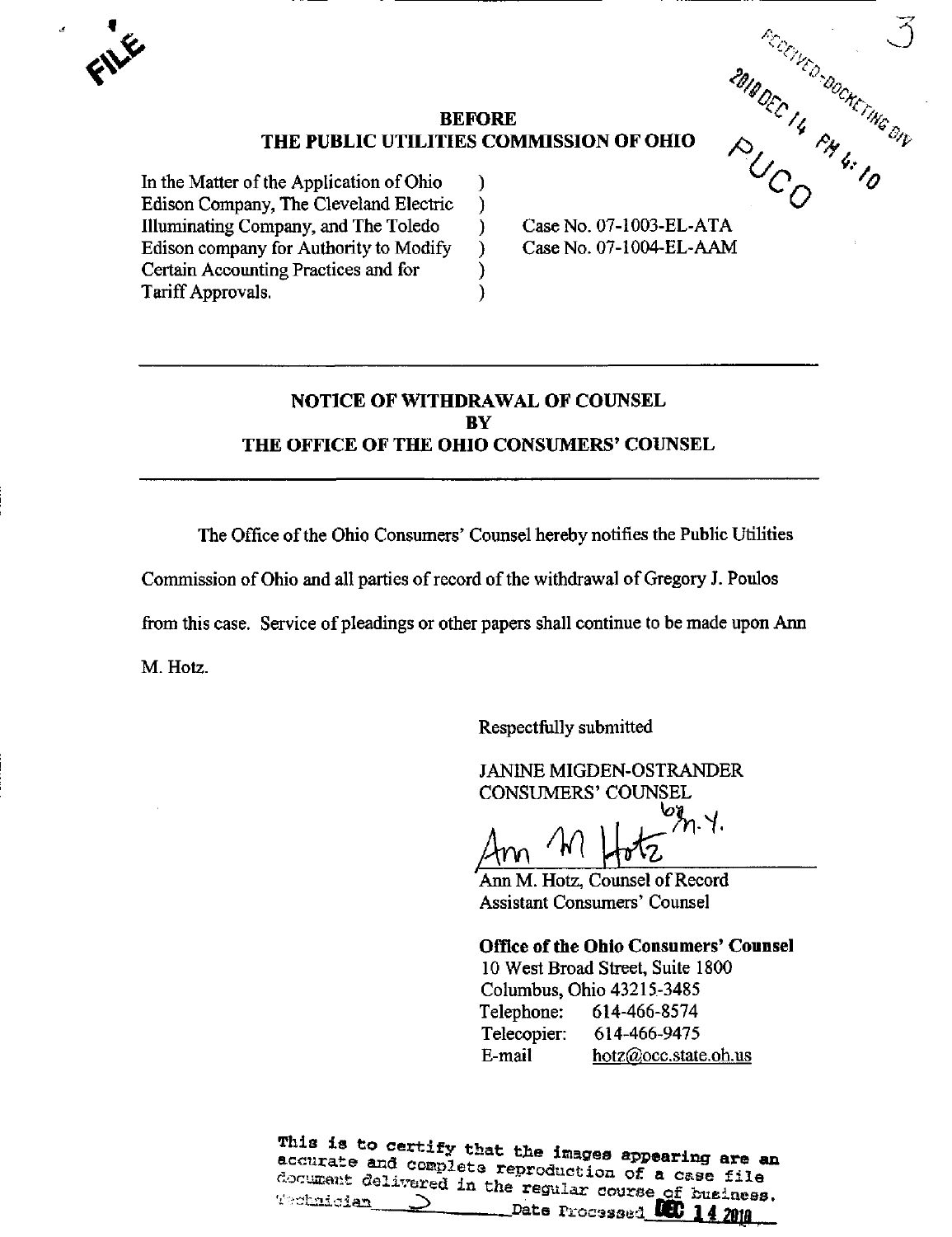#### CERTIFICATE OF SERVICE

I hereby certify that a copy of The Office of the Ohio Consumers' Counsel's Notice of Withdrawal of Counsel has been served via regular U.S. Mail Service, postage prepaid, to the following parties this 14th day of December, 2010.

 $89$  m.y.

Ann M. Hotz Assistant Consumers' Counsel

#### SERVICE LIST

John Jones William Wright Attomey General's Office Public Utilities Section 180 East Broad Street, 9<sup>th</sup> Floor Columbus, OH 43215

David Boehm Boehm, Kurtz & Lowry 36 East Seventh St., Ste. 1510 Cincinnati, OH 45202

#### Attorneys for Ohio Energy Group

James Burk Mark Hayden FirstEnergy Service Company 76 South Main Street Akron, OH 44308

David Rinebolt Colleen Mooney 231 West Lima Street P.O. Box 1793 Findlay, OH 45839-1793

## Attorneys for Ohio Partners for **Affordable Energy**

Michael Kurtz Boehm, Kurtz & Lowry 36 East Seventh St., Ste. 1510 Cincinnati, OH 45202

Attorneys for The Kroger Co.

Samuel Randazzo McNees Wallace & Nurick LLC 21 East State St., 17th Fl. Columbus, OH 43215

Attorneys for Industrial Energy Users-Ohio